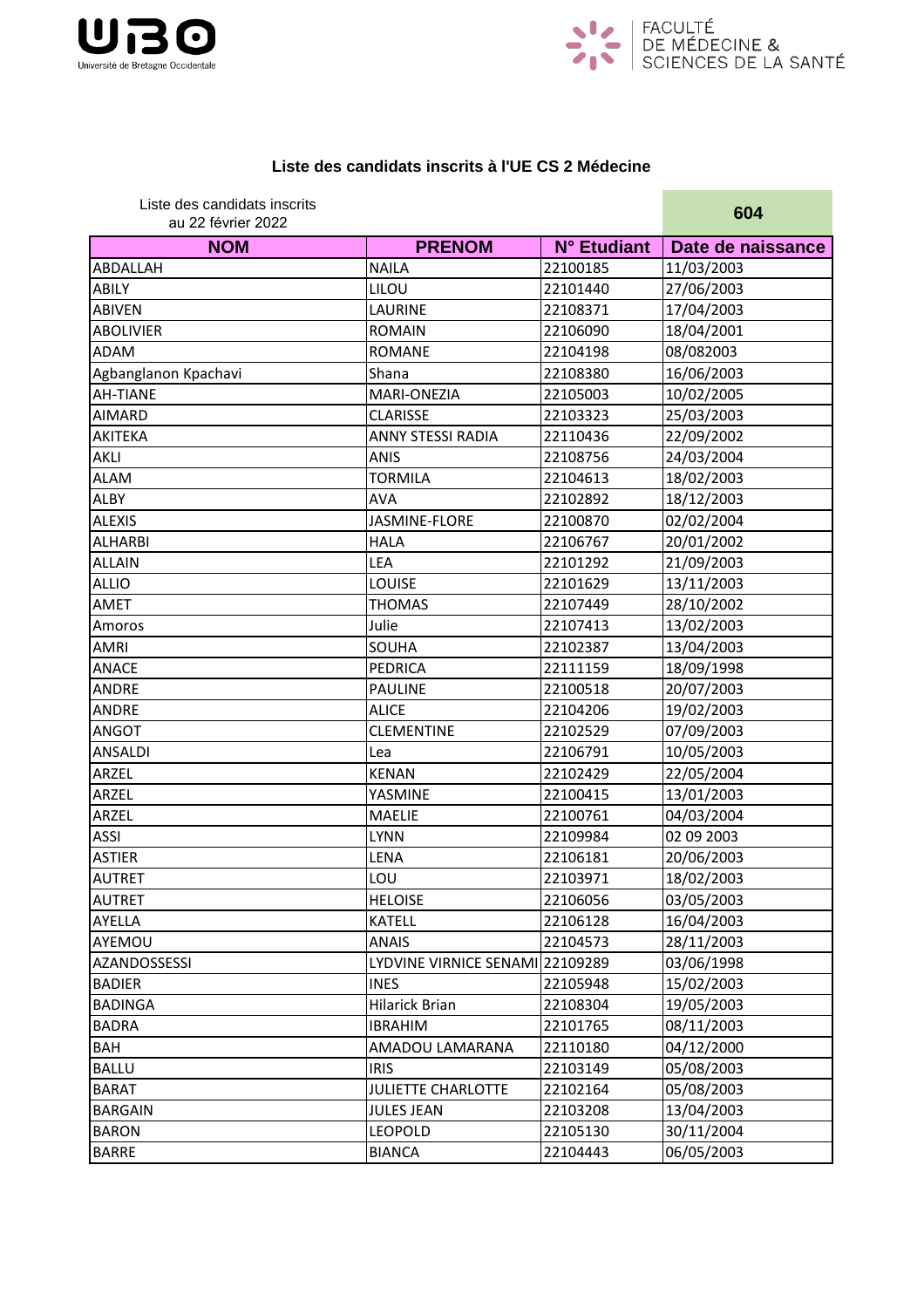



| <b>BARTHELEMY</b>        | <b>ELODIE</b>                   | 22014613 | 24/10/2002 |
|--------------------------|---------------------------------|----------|------------|
| <b>BAUDET</b>            | <b>MAIWENN</b>                  | 22102722 | 05/07/2003 |
| <b>BEASSE</b>            | ADELE                           | 22101382 | 24/11/2003 |
| <b>BEDEAUX</b>           | <b>CLEMENT</b>                  | 22107410 | 28/04/2003 |
| BEDOUILLAT-DELORME       | <b>MATHIS</b>                   | 22101668 | 20/03/2004 |
| <b>BELZ</b>              | <b>ALICIA JEANNE MARIE</b>      | 22103685 | 31/12/2003 |
| <b>BEN ALI</b>           | <b>FATMA</b>                    | 22105196 | 21/05/2003 |
| <b>BEN HADJ LAKHDHAR</b> | AYMAN                           | 22102824 | 31/05/2003 |
| <b>BEN MNASSER</b>       | <b>AICHA</b>                    | 22100685 | 29/08/2003 |
| BENADET-CLIQUET          | <b>WILLIAM</b>                  | 22100057 | 17/04/2003 |
| <b>BERGOT</b>            | <b>KLERVI</b>                   | 22104504 | 12/07/2003 |
| <b>BERNARD</b>           | <b>HIPPOLYTE</b>                | 22103704 | 06/06/2003 |
| <b>BERNARD-GRIFFITHS</b> | GABRIELLE ISABELLE MINH22101847 |          | 28/03/2003 |
| <b>BEZIN</b>             | <b>VALENTIN</b>                 | 22100174 | 13/08/2003 |
| <b>BEZ--LE TALLEC</b>    | <b>HERMINE</b>                  | 22101299 | 13/09/2003 |
| <b>BICREL</b>            | <b>ANNA</b>                     | 22105086 | 04/02/2003 |
| <b>BINJAMIN</b>          | <b>MALO</b>                     | 22102806 | 02/06/2003 |
| <b>BLEUNVEN</b>          | <b>LORELINE</b>                 | 22106163 | 18/11/2003 |
| <b>BLIVET</b>            | <b>LUCIE</b>                    | 22101394 | 17/12/2003 |
| <b>BLOCHET</b>           | ERWANNA                         | 22105793 | 09/07/2003 |
| <b>BLOND</b>             | <b>HIPPOLYTE</b>                | 22100257 | 24/03/2003 |
| <b>BLONZ</b>             | LANA                            | 22100855 | 20/11/2003 |
| <b>BOENNEC</b>           | <b>CHLOE</b>                    | 22103905 | 15/04/2003 |
| <b>BOISARD</b>           | Johane                          | 22100276 | 09/02/2003 |
| <b>BONNIVEN</b>          | <b>MANON</b>                    | 22100528 | 27/04/2003 |
| <b>BONNO</b>             | <b>ANNA</b>                     | 22100320 | 13/05/2003 |
| <b>BOREL</b>             | LOUANN                          | 22103432 | 17/02/2003 |
| Bouberraga               | Cherif                          | 22110937 | 12/11/2002 |
| <b>BOUHIER</b>           | LORIANNE                        | 22101598 | 16/07/2003 |
| <b>BOUHJAR</b>           | <b>ILYAS</b>                    | 22103288 | 11/01/2003 |
| <b>BOUILLIS</b>          | <b>AWEN</b>                     | 22102322 | 03/02/2003 |
| <b>BOURAIMA</b>          | RAMADAN                         | 22111963 | 18/12/2000 |
| <b>BOURDAIS</b>          | <b>VICTOIRE</b>                 | 22106413 | 03/12/2003 |
| <b>BOURHIS</b>           | <b>AURIANE</b>                  | 22100258 | 17/08/2003 |
| <b>BOUROULLEC</b>        | LENA                            | 22103126 | 08/04/2003 |
| <b>BOUTALEB</b>          | <b>HAFSSA</b>                   | 22105583 | 26/04/2003 |
| <b>BOUTET</b>            | <b>MARINE</b>                   | 22101241 | 13/04/2003 |
| <b>BRAOUNI</b>           | <b>MERIEM</b>                   | 22108881 | 30/10/2002 |
| <b>BRAVIN</b>            | LEANE                           | 22101083 | 18/09/2003 |
| <b>BRILLAUT</b>          | <b>COLINE</b>                   | 22102866 | 07/03/2003 |
| <b>BRIOT</b>             | <b>ELOI</b>                     | 22100854 | 21/03/2003 |
| <b>BRISORGUEIL</b>       | MAYA                            | 22105633 | 23/06/2003 |
| <b>BROU</b>              | BITTI HARMONIE GRÂCE D22108870  |          | 18/04/2001 |
| <b>BURLOT</b>            | <b>LISA</b>                     | 22101875 | 30/07/2003 |
| <b>BUSSON</b>            | <b>MATHIS</b>                   | 22102199 | 12/01/2003 |
| Bylykbashi               | Dea                             | 22110151 | 12/06/2003 |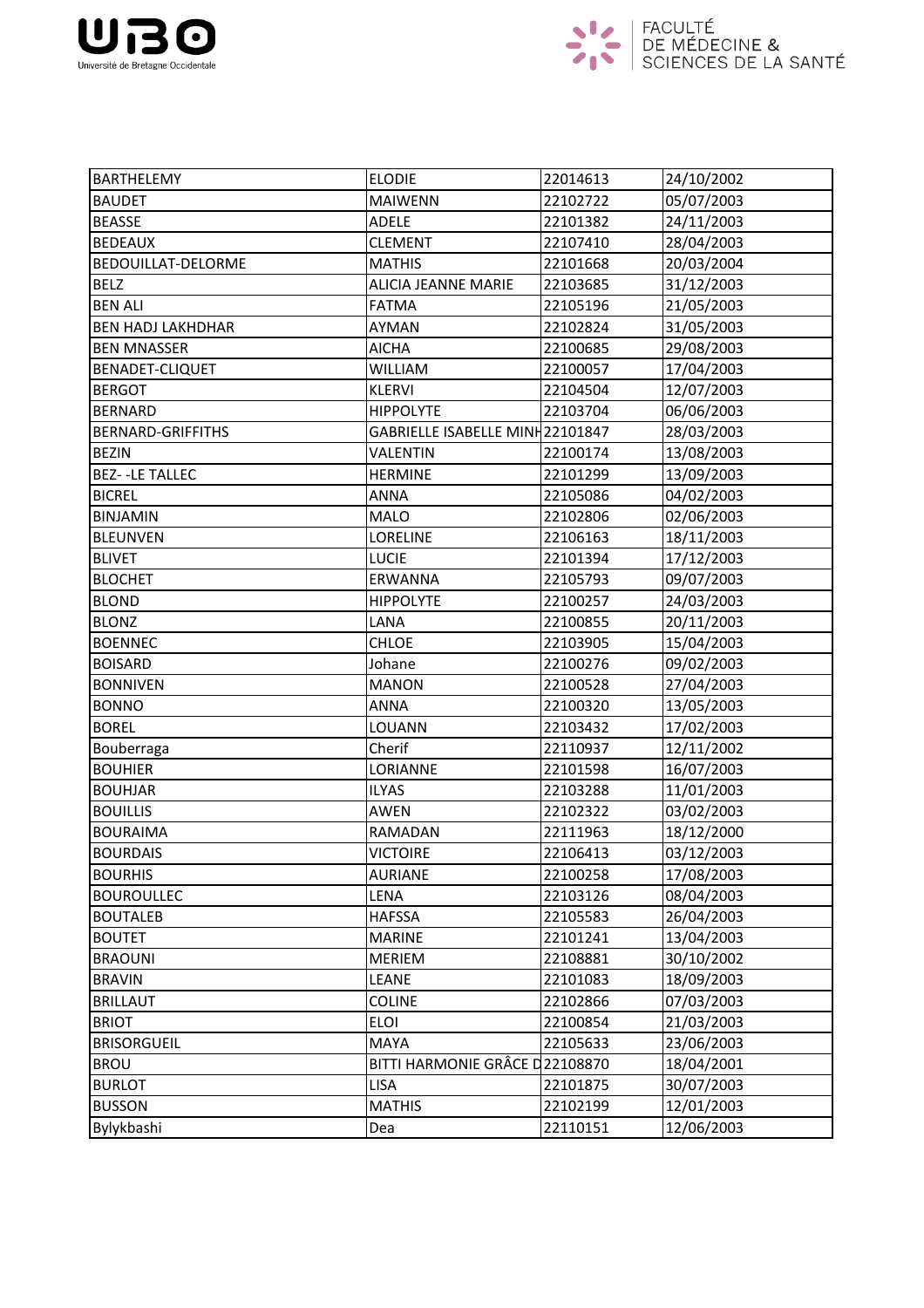



| <b>CABIOCH</b>     | <b>DEISY</b>      | 22106150 | 10/09/2003 |
|--------------------|-------------------|----------|------------|
| CADOU              | <b>ENZO</b>       | 22102201 | 25/09/2002 |
| CALON              | <b>CLARA</b>      | 22100934 | 22/04/2003 |
| CALVARIN           | <b>ENORA</b>      | 22102097 | 29/05/2003 |
| CAM                | <b>VICTOR</b>     | 22105693 | 08/01/2003 |
| <b>CAMPION</b>     | <b>FANNY</b>      | 22102843 | 10/03/2003 |
| CAMUS              | <b>JADE</b>       | 22102293 | 28/07/2003 |
| <b>CAPY</b>        | LOGAN             | 22100648 | 24/04/2003 |
| CARER              | ZELIA             | 22102324 | 05/10/2004 |
| <b>CARNEY</b>      | LOUVE             | 22110416 | 09/12/2003 |
| <b>CARON</b>       | <b>RAPHAEL</b>    | 22104886 | 14/04/2004 |
| CASAMAJOU          | <b>EMILIE</b>     | 22100977 | 26/12/2003 |
| <b>CHACHIT</b>     | AMJAD             | 22110827 | 20/05/2003 |
| CHAMLAL            | <b>NOSSAIBA</b>   | 22108411 | 26/06/2003 |
| <b>CHARLES</b>     | <b>RAPHAEL</b>    | 22101912 | 13/11/2003 |
| <b>CHARRETTEUR</b> | <b>ELOISE</b>     | 22100906 | 10/06/2003 |
| chaudet            | albane            | 22102288 | 07/12/2003 |
| <b>CHEIKH</b>      | Elie              | 22109014 | 27/09/2002 |
| <b>CHENU</b>       | <b>OCEANE</b>     | 22108277 | 29/09/2003 |
| <b>CHEREL</b>      | <b>NOA</b>        | 22102133 | 21/01/2003 |
| <b>CLAVERIE</b>    | <b>EDOUARD</b>    | 22102698 | 10/10/2003 |
| <b>CLEMENT</b>     | ALIZÉE            | 22100910 | 12/10/2003 |
| <b>CLEMENT</b>     | <b>TONY</b>       | 22105716 | 21/01/2003 |
| <b>CLOUET</b>      | <b>MANON</b>      | 22000105 | 14/09/2002 |
| <b>COCHET</b>      | <b>MAELLE</b>     | 22106809 | 24/09/2003 |
| <b>COLIN</b>       | <b>CLARISSE</b>   | 22106173 | 04/11/2003 |
| COMBOT             | <b>JULIE</b>      | 22100285 | 08/03/2003 |
| <b>CORREGE</b>     | <b>AGATHE</b>     | 22104405 | 21/09/2003 |
| <b>COTTY</b>       | CASSANDRA         | 22107071 | 29/08/2002 |
| <b>COUGOULIC</b>   | <b>EMMA</b>       | 22101938 | 12/08/2003 |
| <b>CRENN</b>       | <b>BAPTISTE</b>   | 22103617 | 04/04/2003 |
| CROGUENNEC         | <b>ANNA</b>       | 22100749 | 13/12/2003 |
| <b>CULAUD</b>      | TITOUAN           | 22108704 | 15/03/2003 |
| <b>CULLERRE</b>    | <b>THOMAS</b>     | 22106939 | 24/07/2003 |
| <b>CURRAL</b>      | <b>BAPTISTE</b>   | 22002010 | 16/03/2002 |
| <b>DAF</b>         | <b>AMINE</b>      | 22106863 | 07/08/2001 |
| Dagba              | Kilian            | 22101516 | 01/10/2003 |
| <b>DAYI</b>        | AYA               | 22110721 | 14/04/2003 |
| DE ANDRADE ALVES   | THEO ADELINO      | 22100788 | 06/11/2003 |
| DE BOER            | <b>NIELS</b>      | 22100161 | 11/04/2003 |
| DE PLACE           | <b>MARGUERITE</b> | 22105711 | 04/10/2003 |
| DE SARRAZIN        | Agathe            | 22100833 | 26/10/2003 |
| <b>DEGUE</b>       | <b>EMMANUEL</b>   | 22112058 | 09/12/1992 |
| DELAGREE           | <b>ENORA</b>      | 22104605 | 18/04/2003 |
| DELLAGIOVANNA      | SARAH             | 22101389 | 26/12/2003 |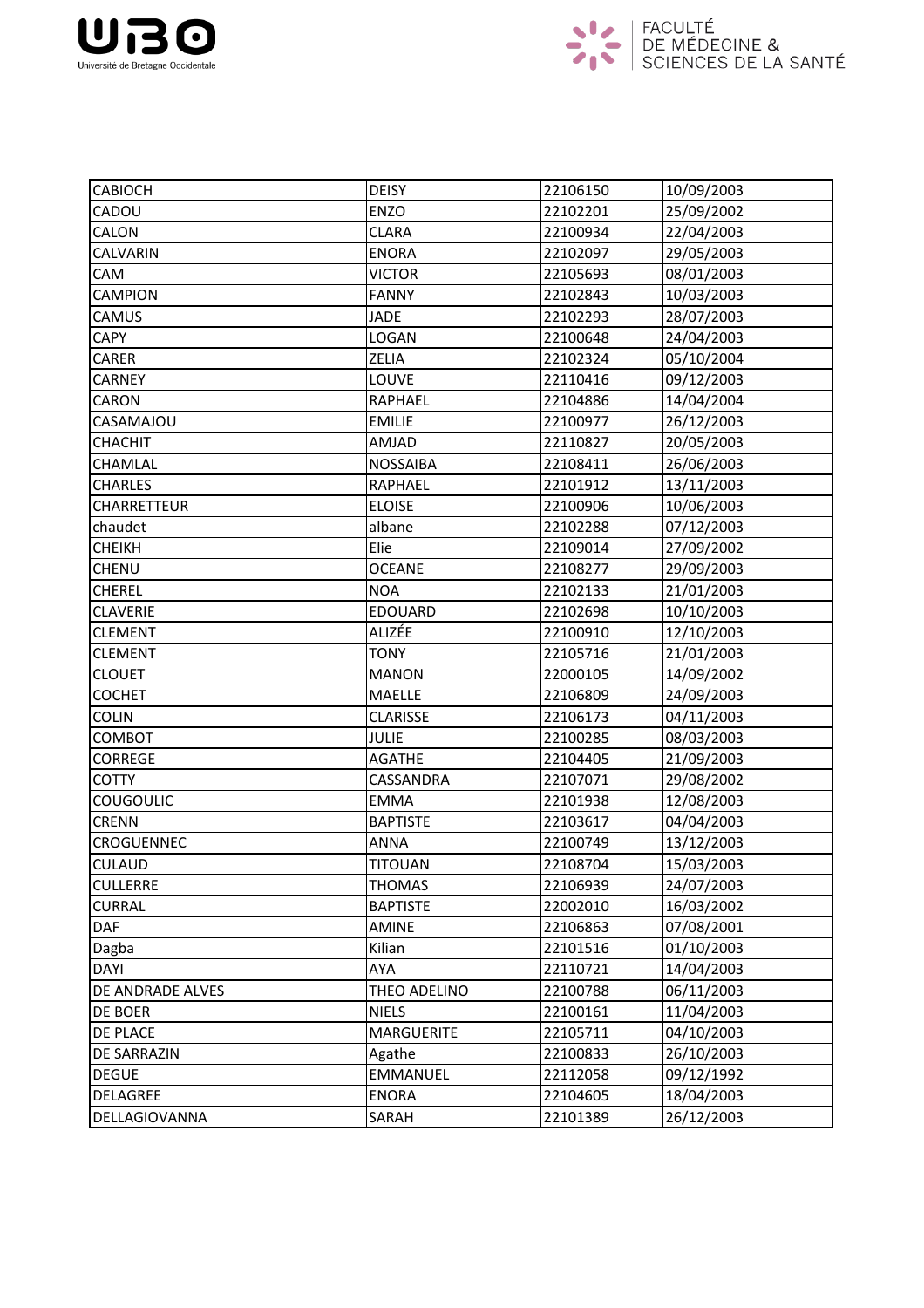



| <b>DEMAURE</b>      | SALOME                               | 22104660 | 04/05/2003 |
|---------------------|--------------------------------------|----------|------------|
| DÉNIEL              | <b>VALENTIN</b>                      | 22101808 | 24/01/2003 |
| <b>DEREDEC</b>      | <b>REBECCA</b>                       | 22104156 | 18/12/2003 |
| <b>DERVAL</b>       | <b>CORENTIN</b>                      | 22101923 | 05/07/2003 |
| <b>DESGRE</b>       | <b>MAIWENN</b>                       | 22101562 | 22/09/2003 |
| <b>DESME</b>        | <b>KLERVI</b>                        | 22107055 | 28/01/2004 |
| <b>DESPRETZ</b>     | <b>AUDE</b>                          | 22103197 | 27/01/2003 |
| <b>DEU</b>          | <b>MARIE</b>                         | 22100382 | 05/05/2003 |
| <b>DEVALLEZ</b>     | <b>CAMILLE</b>                       | 22102765 | 21/09/2000 |
| <b>DEVELAY</b>      | ZOÉ                                  | 22103627 | 01/11/2003 |
| DIA                 | MOUKHAMED KHALID                     | 22111966 | 06/03/2002 |
| <b>DIOP</b>         | SOULEYMANE                           | 22111547 | 27/12/2002 |
| <b>DIOP</b>         | <b>MOUSTAPHA</b>                     | 22112203 | 31/08/2001 |
| <b>DIREUR</b>       | <b>EWEN</b>                          | 22102542 | 29/05/2003 |
| <b>DIULEIN</b>      | <b>JULIETTE</b>                      | 22104090 | 20/09/2003 |
| <b>DJENNANE</b>     | <b>KAHINA</b>                        | 22109831 | 26/07/2001 |
| <b>DOMINIQUE</b>    | <b>MATHILDE</b>                      | 22102404 | 29/01/2003 |
| <b>DONAL</b>        | LEA                                  | 22105254 | 20/02/2003 |
| <b>DOSSOUKPETIN</b> | BIDOSSESSI JEAN-BAPTIST 22110193     |          | 07/04/1998 |
| <b>DREYER</b>       | <b>MARGUERITE</b>                    | 22107289 | 25/07/2003 |
| <b>DROUAL</b>       | <b>MAUREEN</b>                       | 22100542 | 29/06/2003 |
| DU BREUIL-HELION    | <b>MARION</b>                        | 22101456 | 01/08/2003 |
| <b>DUARTE</b>       | Samantha                             | 21903664 | 28/06/2001 |
| <b>DUBROEUCQ</b>    | <b>EMMA</b>                          | 22104083 | 02/02/2003 |
| <b>DUCY</b>         | <b>CAMILLE</b>                       | 22106130 | 09/07/2003 |
| <b>DUFAUD</b>       | <b>NOEMY</b>                         | 22101220 | 20/03/2003 |
| <b>DUPE</b>         | <b>MANON</b>                         | 22102296 | 04/09/2003 |
| <b>DUPUY</b>        | <b>PIERRICK</b>                      | 22101759 | 24/07/2003 |
| <b>DURAND</b>       | <b>EGLANTINE</b>                     | 22106159 | 19/07/2003 |
| <b>DUSSAUGE</b>     | MARION HELENE MADELE 22102856        |          | 27/04/2004 |
| <b>EL ANBOURI</b>   | YOUSSEF                              | 22109049 | 13/02/2003 |
| <b>EL BARI</b>      | SARA                                 | 22108375 | 20/02/2004 |
| <b>EL GUETTABI</b>  | <b>IMANE</b>                         | 22108335 | 25/12/2003 |
| <b>EL JIBBAWE</b>   | AMER                                 | 22108688 | 15/09/2003 |
| <b>ELDARDIRY</b>    | <b>LOGIN</b>                         | 22110753 | 14/06/2002 |
| EL-TIBY             | ADAM                                 | 22101465 | 04/09/2001 |
| <b>ELY</b>          | <b>INES</b>                          | 22100101 | 05/01/2003 |
| <b>EON</b>          | <b>ANTOINE FENELON GEOR(22107122</b> |          | 16/03/2003 |
| EOZENOU             | <b>AXELLE</b>                        | 22107485 | 28/09/2003 |
| ERRAUD              | Fanny                                | 22100951 | 25/06/2002 |
| <b>ES-SABBAI</b>    | <b>HAJAR</b>                         | 22111540 | 10/04/2003 |
| <b>ESVELIN</b>      | LENAELLE MARIE                       | 22103573 | 19/07/2003 |
| <b>EVEN</b>         | <b>ANAIS</b>                         | 22105169 | 04/10/2003 |
| EVENNOU             | MARGAUX VALENTINE LO 22101628        |          | 25/05/2003 |
| <b>EZZONFARI</b>    | <b>ILYASS</b>                        | 22109407 | 20/11/2003 |
| <b>FAMECHON</b>     | <b>HUGO</b>                          | 22102182 | 07/04/2003 |
| Febvre              | Anna                                 | 22102489 | 23/10/2003 |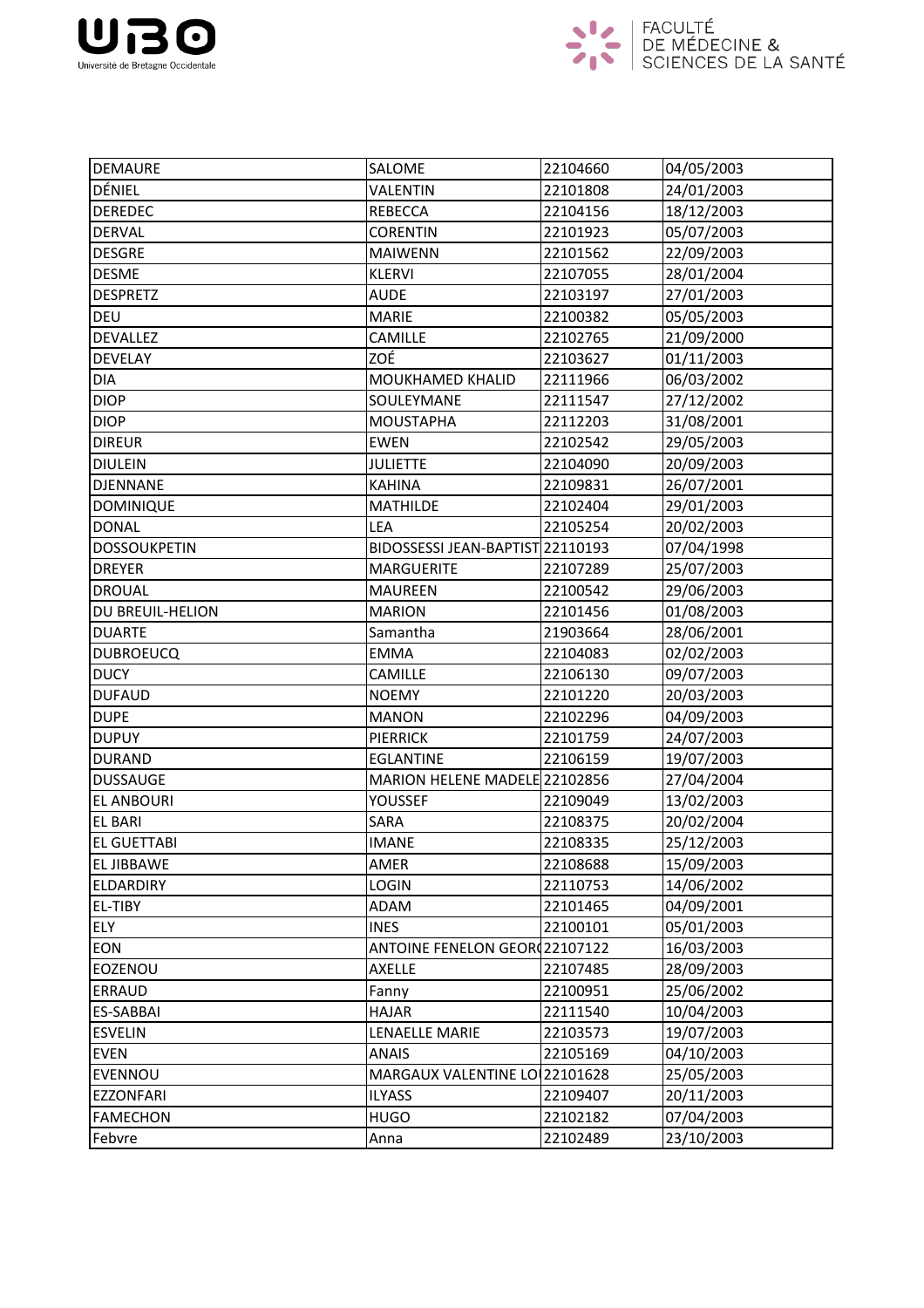



| <b>FEKI</b>               | YASMINE                          | 22101882 | 17/06/2003 |
|---------------------------|----------------------------------|----------|------------|
| FERRE                     | <b>ARTHUR</b>                    | 22103869 | 15/11/2003 |
| <b>FEUILLATRE</b>         | <b>RAPHAELLE</b>                 | 22104188 | 02/06/2003 |
| <b>FILY</b>               | LAURINE                          | 22005422 | 08/04/2002 |
| <b>FLAMENT</b>            | <b>GARANCE ANNA</b>              | 22102208 | 01/09/2003 |
| <b>FLEGEO</b>             | LEA                              | 22100626 | 19/07/2003 |
| <b>FONTAINE</b>           | ZOÉ LÉNA GISÈLE JACQUE 22102557  |          | 07/12/2004 |
| <b>FORICHER</b>           | <b>JUSTINE</b>                   | 22106055 | 11/11/2003 |
| <b>FOSSARD</b>            | <b>ELEA</b>                      | 22100425 | 29/01/2003 |
| <b>FOUILLEUL</b>          | <b>MONA</b>                      | 22101796 | 26/05/2003 |
| <b>FOURAGNAN</b>          | <b>JULIANNE</b>                  | 22104856 | 31/10/2003 |
| <b>FRANCIS</b>            | <b>RITA</b>                      | 22110170 | 07/11/2003 |
| <b>FRANCOIS</b>           | <b>MELIA</b>                     | 22100400 | 14/01/2003 |
| <b>FRANCOIS</b>           | <b>MARJORIE</b>                  | 22101807 | 08/12/2003 |
| <b>FRIN</b>               | NOAH, JULIEN, CECIL              | 22105367 | 25/01/2003 |
| <b>FROGET</b>             | <b>AGATHE</b>                    | 22101845 | 09/10/2003 |
| GALL                      | <b>EILEEN</b>                    | 22107224 | 06/02/2003 |
| <b>GALLOT</b>             | <b>MATHIAS</b>                   | 22103900 | 18/11/2003 |
| GAONAC'H                  | <b>NOLWENN</b>                   | 22101500 | 05/02/2003 |
| <b>GARCON</b>             | MATTHIEU                         | 22102546 | 23/11/2003 |
| <b>GARDIE</b>             | <b>ALICE</b>                     | 22103095 | 30/05/2004 |
| <b>GASTRIN</b>            | LÉONIE, JEANNE, JOSÉPHI 22102536 |          | 21/06/2003 |
| <b>GAUTHERON</b>          | <b>MARIE</b>                     | 22105713 | 13/07/2003 |
| <b>GEMY</b>               | <b>KRISTY</b>                    | 22102312 | 18/07/2003 |
| <b>GENOVEVO</b>           | LAURA                            | 22100433 | 20/09/2003 |
| GÉRAULT                   | <b>CLÉMENCE</b>                  | 22014139 | 18/07/2003 |
| <b>GESTIN</b>             | RIWAN                            | 22103388 | 05/06/2002 |
| <b>GHANATIOS</b>          | <b>GAELLE</b>                    | 22109866 | 22/09/2003 |
| <b>GIOT--LE DILOSQUER</b> | ERWAN                            | 22102563 | 23/06/2003 |
| <b>GIRALT</b>             | Gwendoline                       | 22102089 | 24/10/2003 |
| <b>GIROUX</b>             | <b>AMANDINE</b>                  | 22103031 | 01/03/2003 |
| <b>GNONKONTE</b>          | SAMIRA FELICITE                  | 22110787 | 23/05/2004 |
| <b>GOISNARD</b>           | <b>QUENTIN</b>                   | 22103595 | 27/07/2003 |
| <b>GOLETTO</b>            | <b>LOUANE</b>                    | 22106124 | 18/02/2004 |
| <b>GONIDEC</b>            | <b>ENORA</b>                     | 22105065 | 31/10/2003 |
| <b>GONIDEC</b>            | <b>MARIE</b>                     | 22102062 | 30/07/2003 |
| <b>GOUEREC</b>            | <b>LIZA</b>                      | 22101304 | 28/11/2003 |
| <b>GOUR</b>               | <b>ROSINE</b>                    | 22100444 | 16/08/2003 |
| <b>GOURAUD</b>            | PAUL                             | 22106678 | 31/03/2003 |
| <b>GOURVEST</b>           | ANGÈLE                           | 22101476 | 18/11/2003 |
| <b>GOUZIEN</b>            | <b>ALIX</b>                      | 22100803 | 19/11/2004 |
| Grall                     | Estelle                          | 22107326 | 19/11/2003 |
| <b>GRANGE</b>             | <b>NINON</b>                     | 22104921 | 01/04/2003 |
| <b>GRENIER</b>            | MÉLISSA, CHARLOTTE               | 22104732 | 28/04/2003 |
| <b>GRESSET</b>            | SOLAL                            | 22101087 | 09/05/2003 |
| <b>GRILLY-PRIGENT</b>     | <b>MAELAIG</b>                   | 22102037 | 16/09/2003 |
| <b>GUEDES</b>             | <b>HELIANA</b>                   | 22102038 | 10/12/2002 |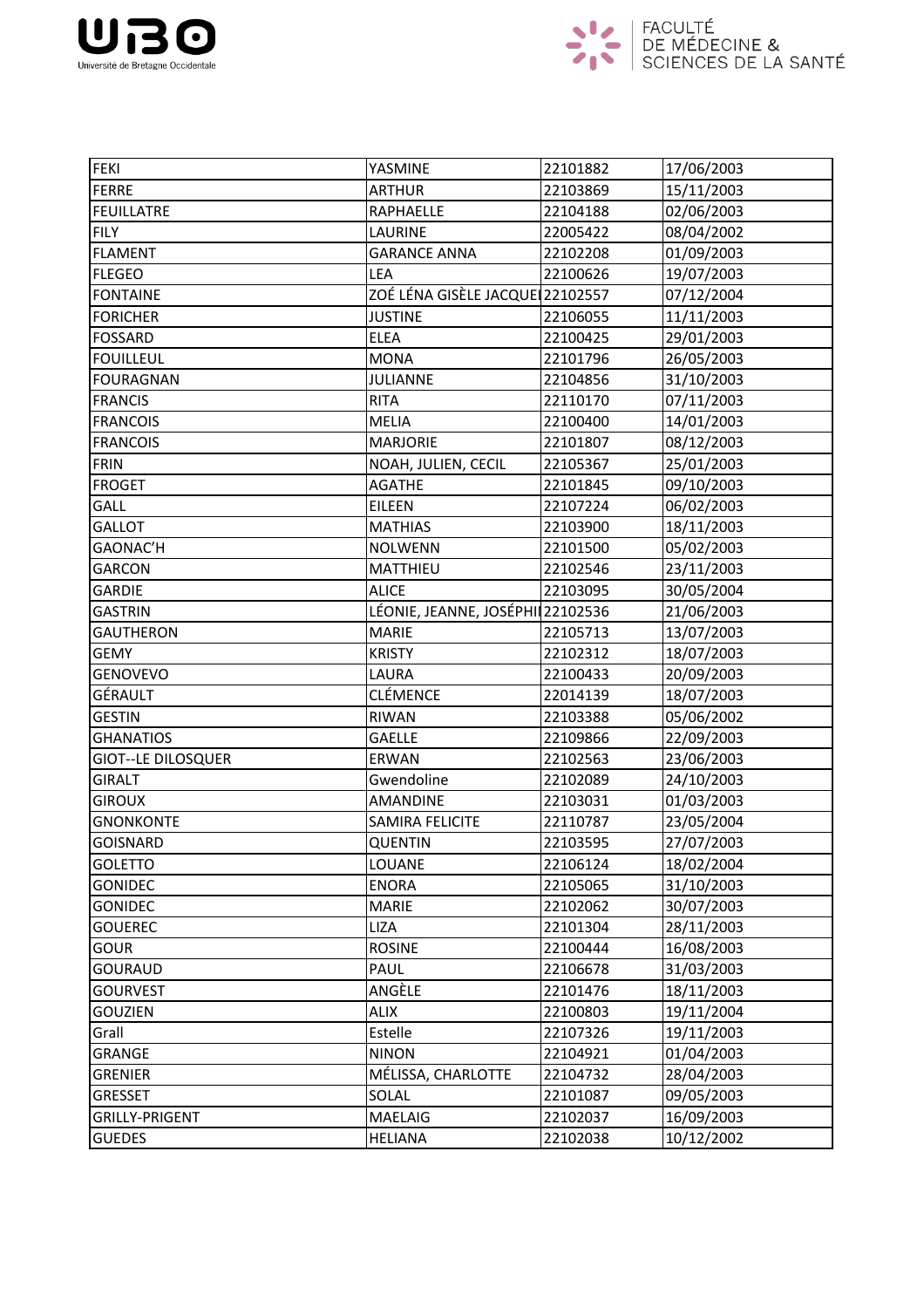



| <b>GUEGUEN</b>         | <b>ELISE</b>                     | 22104961 | 13/04/2003 |
|------------------------|----------------------------------|----------|------------|
| <b>GUENNEUGUES</b>     | <b>EMMA</b>                      | 22106641 | 14/03/2003 |
| <b>GUERVILLY</b>       | LENA                             | 22102352 | 26/06/2003 |
| <b>GUEVEL</b>          | <b>SIMON</b>                     | 22105158 | 06/03/2002 |
| <b>GUIET</b>           | ANASTASIA                        | 22101071 | 17/10/2003 |
| <b>GUIGUENO</b>        | <b>MAELANN</b>                   | 22100661 | 28/06/2003 |
| <b>GUILCHER</b>        | <b>MELUSINE</b>                  | 22101185 | 14/11/2004 |
| <b>GUILLEMIN</b>       | FLORIANE SOPHIE AUGUS 22101819   |          | 12/08/2003 |
| <b>GUILLERME</b>       | LOUIS                            | 22108183 | 31/08/2004 |
| <b>GUILLO</b>          | <b>FLORA</b>                     | 22105060 | 21/01/2004 |
| <b>GUILLOPE-PIERRE</b> | <b>CLEMENCE</b>                  | 22102198 | 20/11/2003 |
| <b>GUILLORY</b>        | SALOMÉ                           | 22101175 | 12/08/2003 |
| <b>GUILLOUËT</b>       | <b>LILI</b>                      | 22104871 | 29/03/2003 |
| <b>GUNDUZ</b>          | <b>ENES</b>                      | 22102143 | 03/01/2003 |
| Guyomard               | Cléa                             | 22107421 | 24/02/2003 |
| <b>HAMAD</b>           | MOHAMED BEHA                     | 22109421 | 22/05/2001 |
| HAMIMAZ                | <b>ISSAM</b>                     | 22103670 | 23/02/2003 |
| <b>HARDY</b>           | <b>MELISSE</b>                   | 22102337 | 20/11/2003 |
| <b>HARDY</b>           | <b>ROMAIN</b>                    | 22100826 | 05/07/2003 |
| <b>HARDY</b>           | <b>JEROME</b>                    | 22102608 | 11/01/2003 |
| HAY--VIGOUROUX         | <b>KAOURANTIN</b>                | 22103830 | 02/08/2003 |
| <b>HEKPAZO</b>         | ELIE, IFE, PAUL, NICOLAS         | 22101121 | 05/05/2003 |
| <b>HENAFF</b>          | <b>MARIE</b>                     | 22102144 | 13/11/2003 |
| <b>HERVIO</b>          | <b>ELOUANE</b>                   | 22101827 | 16/01/2003 |
| <b>HERVOCHE</b>        | <b>CLARA</b>                     | 22101903 | 24/11/2003 |
| <b>HOLFELD</b>         | <b>MALAIKA</b>                   | 22101431 | 31/10/2003 |
| <b>HOMMAIS</b>         | <b>AGATHE</b>                    | 22106133 | 26/11/2003 |
| <b>HORS</b>            | <b>CLEMENCE</b>                  | 22102612 | 21/07/2003 |
| HOUHOU                 | <b>YARA</b>                      | 22108733 | 27/05/2003 |
| Houimli                | Nour El Houda                    | 22108776 | 10/10/2002 |
| <b>IBRAHIM</b>         | <b>BIBI-ANFOITI</b>              | 22106561 | 19/05/2004 |
| <b>IKHRAZZEN</b>       | <b>DOHA</b>                      | 22108775 | 15/03/2004 |
| <b>IMBERDIS</b>        | LEA                              | 22101735 | 16/07/2003 |
| <b>IMBERT</b>          | <b>MATHIEU</b>                   | 22108342 | 27/09/2002 |
| <b>JACQ</b>            | <b>LEONIE</b>                    | 22108193 | 18/03/2002 |
| <b>JAFFREZIC</b>       | CAMILLE                          | 22100825 | 04/11/2003 |
| <b>JAGUIN</b>          | <b>MARION</b>                    | 22105323 | 09/07/2003 |
| <b>JAHIER</b>          | <b>ROZETTA</b>                   | 22107173 | 10/05/2003 |
| <b>JANVIER</b>         | <b>LISA</b>                      | 22106893 | 04/09/2003 |
| <b>JAUFFRIT</b>        | <b>NOLAN</b>                     | 22106244 | 24/06/2002 |
| <b>JEGOU</b>           | <b>FANNY</b>                     | 22106458 | 16/12/2003 |
| <b>JEGOU</b>           | <b>JUSTINE</b>                   | 22100636 | 24/07/2003 |
| <b>JEZZAR</b>          | FATIMA EZZAHRA                   | 22111647 | 25/02/2003 |
| <b>JOLY</b>            | <b>CLEMENTINE</b>                | 22101109 | 14/08/2003 |
| <b>JOSSE</b>           | ALEXANDRE                        | 22105670 | 09/07/2001 |
| <b>JOSSEC</b>          | <b>CLAIRE MARIE-LOUISE</b>       | 22102873 | 28/03/2003 |
| <b>JOSSO</b>           | PAUL                             | 22102738 | 27/12/2003 |
| <b>JOUBREL</b>         | CYRIAC, TIMOTHÉ, THIBAU 22105426 |          | 07/01/2003 |
| <b>JOULIN</b>          | LILOU                            | 22102610 | 19/02/2003 |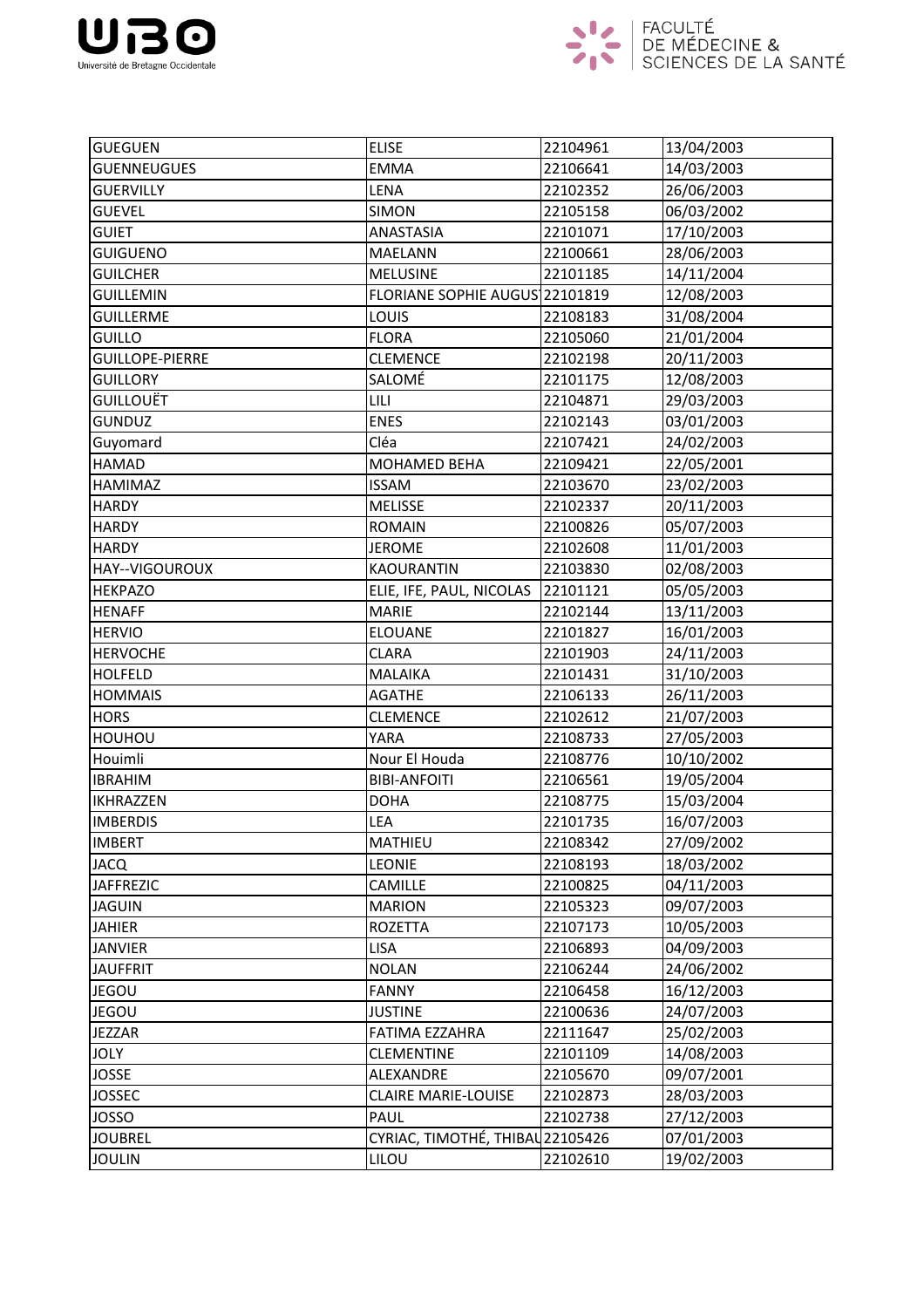



| JOURDAIN-DESPREZ           | <b>CORALIE</b>                    | 22104663 | 28/05/2003 |
|----------------------------|-----------------------------------|----------|------------|
| <b>JOURDEN</b>             | <b>OLIVIA</b>                     | 22104112 | 08/02/2003 |
| <b>JUDEAUX</b>             | LILOU                             | 22107321 | 10/03/2003 |
| <b>JUMEL</b>               | <b>ROMANE</b>                     | 22108165 | 06/05/2003 |
| <b>KADDOUR CHERIF</b>      | Katia                             | 22107027 | 07/06/2004 |
| <b>KANTARI</b>             | YANIS                             | 22103853 | 07/11/2003 |
| <b>KARPOFF</b>             | <b>MILA</b>                       | 22100774 | 07/03/2003 |
| <b>KERBERENES</b>          | <b>CHARLOTTE</b>                  | 22101008 | 06/09/2003 |
| <b>KERDRAON</b>            | <b>JORDAN</b>                     | 22101201 | 08/07/2003 |
| KEREBEL                    | <b>CHLOE</b>                      | 22101831 | 11/04/2003 |
| <b>KERGASTEL</b>           | <b>LUCAS</b>                      | 22101188 | 05/01/2003 |
| KERGOURLAY--ALVES FONTOURA | <b>TAINA</b>                      | 22105067 | 27/02/2004 |
| <b>KERHIR</b>              | <b>MALO</b>                       | 22102050 | 04/11/2003 |
| <b>KERMAGORET</b>          | <b>JEANNE</b>                     | 22102926 | 08/08/2003 |
| KERMORGANT                 | <b>EWEN</b>                       | 22101950 | 21/02/2003 |
| KERSANTE                   | <b>GUIREC</b>                     | 22106827 | 30/09/2003 |
| Kervahut                   | Chloé                             | 22101866 | 27/11/2003 |
| <b>KHALIFA</b>             | <b>OMAR</b>                       | 22107031 | 24/06/2003 |
| KHALIL                     | SARAH                             | 22102273 | 08/10/2003 |
| KIDWE                      | <b>TCHOBWE</b>                    | 22111812 | 02/12/2000 |
| <b>KINAC</b>               | <b>SUDE NAZ</b>                   | 22108123 | 26/10/2003 |
| <b>KOFFI</b>               | KOUAKOU MOUAYE                    | 22112088 | 19/06/2003 |
| <b>KOKO</b>                | <b>ARIANE MARILYN</b>             | 22110796 | 14/07/2003 |
| <b>KOOBAR</b>              | <b>RANIA</b>                      | 22100579 | 27/06/2003 |
| <b>KOVACAJ</b>             | SEBASTIJAN                        | 22110703 | 02/09/2001 |
| LAID                       | LOANNE                            | 22107370 | 13/05/2003 |
| LAMOUR                     | <b>CONSTANCE</b>                  | 22101157 | 23/11/2003 |
| <b>LANDAIS</b>             | <b>JULIETTE</b>                   | 22101240 | 17/02/2003 |
| <b>LAOT</b>                | <b>OCEANE</b>                     | 22102603 | 04/05/2003 |
| LAOT                       | <b>MARIE</b>                      | 21706543 | 23/10/1999 |
| LAPART                     | <b>MAELANN</b>                    | 22108194 | 14/08/2003 |
| LARZUL                     | <b>THEOPHANE</b>                  | 22100751 | 19/12/2003 |
| LAUDRIN                    | CANDICE MARIANNE HÉLE 22102690    |          | 06/08/2003 |
| <b>LAURENT</b>             | THÉO, JEAN-BAPTISTE, ALI 22104138 |          | 22/01/2003 |
| <b>LAURENT</b>             | ZOE                               | 22104053 | 05/12/2003 |
| LE BARS                    | <b>CLARISSE</b>                   | 22104006 | 10/07/2003 |
| LE BEC                     | LEA                               | 22105444 | 21/07/2003 |
| Le Bec                     | Maëlla                            | 22101559 | 27/09/2003 |
| LE BERRE                   | <b>MARIUS</b>                     | 22105673 | 29/07/2002 |
| LE BERRE                   | <b>PAULINE</b>                    | 22100153 | 06/11/2004 |
| <b>LE BERRE</b>            | <b>BÉRÉNICE</b>                   | 22106797 | 13/05/2002 |
| LE BERRE                   | <b>MARGAUX LENA</b>               | 22104984 | 01/08/2002 |
| Le Berre                   | Faustine                          | 22106057 | 21/10/2003 |
| LE BEUZE                   | <b>AUDE</b>                       | 22106105 | 11/09/2003 |
| LE BOEDEC                  | LEYLA                             | 22107928 | 26/09/2003 |
| LE BORGNE                  | <b>BAPTISTE</b>                   | 22103524 | 11/04/2003 |
| LE BOURHIS                 | <b>ELISE</b>                      | 22102067 | 11/09/2003 |
| LE BRAS                    | LOLA                              | 22103597 | 04/06/2003 |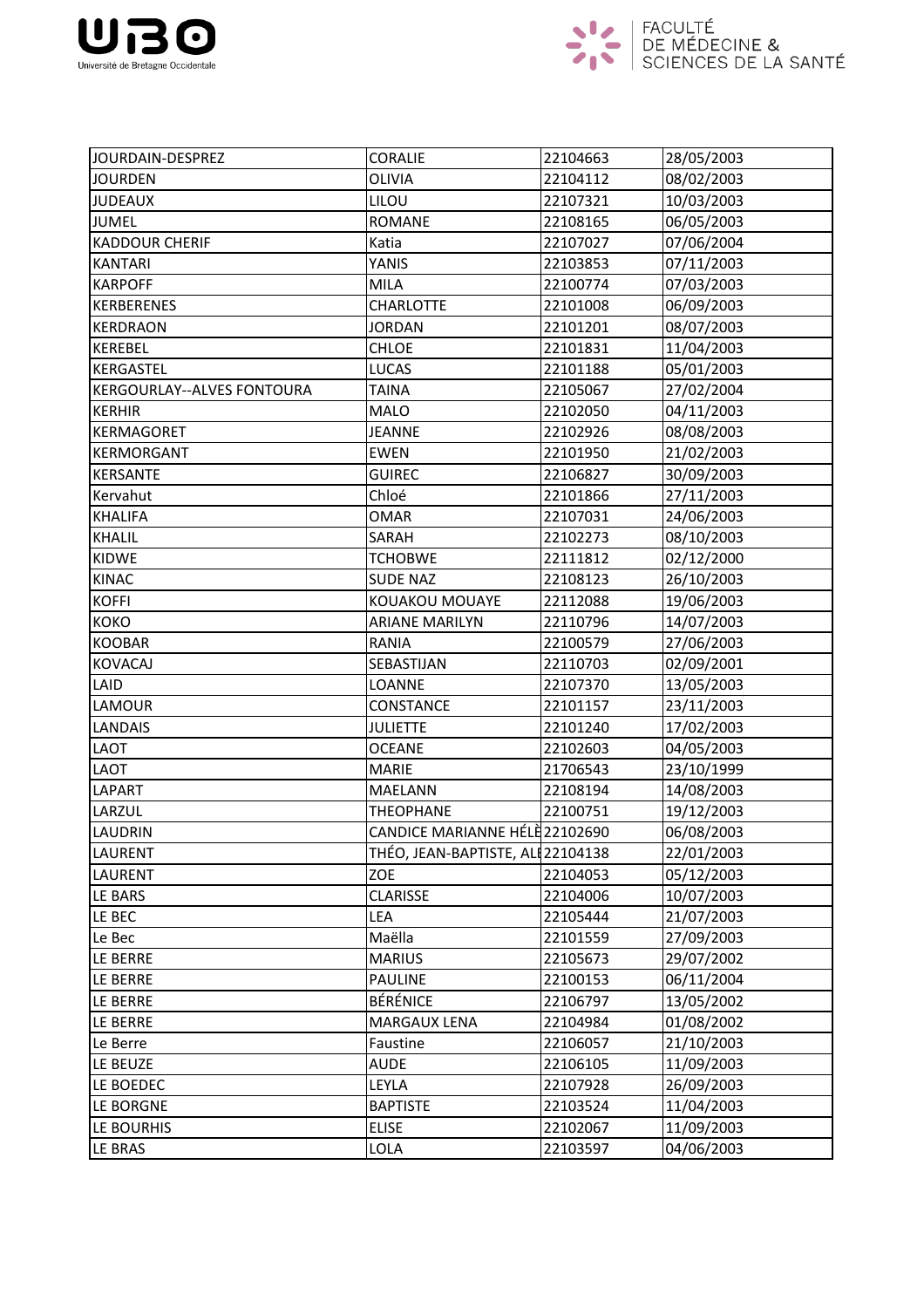



| LE BROZEC             | <b>CAMILLE</b>                  | 22103366 | 25/06/2003 |
|-----------------------|---------------------------------|----------|------------|
| LE CARRERES           | <b>MAELLE</b>                   | 22100811 | 18/06/2003 |
| LE CHARPENTIER        | MATHIEU                         | 22103338 | 16/05/2003 |
| LE CHEVERT            | <b>AMARYLLIS</b>                | 22104129 | 10/11/2003 |
| LE COURRIC            | <b>GUILLAUME</b>                | 22108139 | 01/04/2003 |
| LE COZ                | <b>AZILIZ MARIE</b>             | 22104901 | 16/12/2003 |
| LE CREFF              | THIBAUT                         | 22100263 | 24/08/2003 |
| LE CUNFF              | <b>MARION</b>                   | 22105720 | 03/08/2003 |
| LE DU                 | <b>LUCIE</b>                    | 22104982 | 31/01/2003 |
| LE FELT               | <b>JOSÉPHINE</b>                | 21901246 | 21/05/2001 |
| LE FLOCH              | <b>MANON</b>                    | 22100402 | 26/09/2003 |
| LE FLOCH              | <b>TINA</b>                     | 22103169 | 18/02/2003 |
| LE FLOC'H             | <b>ANNA</b>                     | 22102648 | 26/07/2003 |
| LE FLOHIC             | ANA                             | 22104997 | 27/02/2004 |
| LE FUR                | <b>ANAIS</b>                    | 22100780 | 29/09/2003 |
| <b>LE GALL</b>        | <b>ENZO</b>                     | 22100902 | 14/10/2003 |
| LE GALL               | ANTOINE, CLAUDE, LOUIS 22102919 |          | 18/11/2003 |
| LE GALL-FRITSCH       | <b>MATHILDE CLEMENTINE</b>      | 22103407 | 13/06/2003 |
| LE GOUGUEC            | <b>LOANE</b>                    | 22101000 | 19/07/2003 |
| <b>LE GRAND</b>       | <b>MATHILDE</b>                 | 22103325 | 28/05/2003 |
| LE GUEN               | <b>VINCENT</b>                  | 22104915 | 04/04/2004 |
| LE GUEN               | NATHANAEL ANGE                  | 22101047 | 24/12/2003 |
| LE GUEN               | MELISSANDE                      | 22100852 | 16/09/2003 |
| LE GUERLEDAN          | <b>LIZA</b>                     | 22100930 | 27/06/2003 |
| LE GUERN              | LOU, LAURENCE, JEANNE           | 22103599 | 16/12/2003 |
| LE GUIADER            | <b>SOLENE</b>                   | 22105016 | 14/02/2003 |
| LE GUILLOU            | <b>GABRIELLE</b>                | 22102036 | 14/02/2003 |
| LE GUIRRIEC--MARSHALL | <b>DAVID</b>                    | 22008558 | 12/09/2002 |
| LE JEUNE              | YUNA                            | 22101242 | 16/07/2003 |
| LE JEUNE              | SHANNON                         | 22102252 | 26/02/2003 |
| LE LAMER              | <b>MATHILDE</b>                 | 22100047 | 16/09/2003 |
| LE LEANNEC            | <b>EVE</b>                      | 22104872 | 28/08/2003 |
| LE LOUDEC             | LÉA                             | 22104554 | 09/07/2003 |
| LE MAGUERESSE         | <b>HORTENSE</b>                 | 22103888 | 03/05/2003 |
| LE MASSON             | MATTHIEU                        | 22102613 | 11/03/2003 |
| LE MEHAUTE            | <b>LOUIS</b>                    | 22103246 | 21/05/2003 |
| LE MEN                | <b>NOEMIE</b>                   | 22102120 | 11/11/2003 |
| LE MESTRE             | <b>NINON</b>                    | 22102098 | 07/11/2003 |
| LE MEUR               | <b>MARIE</b>                    | 22101286 | 10/03/2003 |
| LE MONTAGNER          | <b>JADE</b>                     | 22103650 | 06/03/2003 |
| LE MOUROUX            | <b>GWLADYS</b>                  | 22104596 | 12/07/2003 |
| LE NAN                | LANA                            | 22101468 | 11/08/2003 |
| LE NAY                | FLAVIAN MAXENCE NICOL 22100264  |          | 27/05/2003 |
| LE NORMAND--TUCO      | Maëlly                          | 22102730 | 08/12/2003 |
| LE NOUY               | <b>TELLA</b>                    | 22101322 | 24/03/2003 |
| LE NY                 | LOLA                            | 22104061 | 17/09/2003 |
| LE PEN                | <b>THOMAS</b>                   | 22104441 | 09/01/2003 |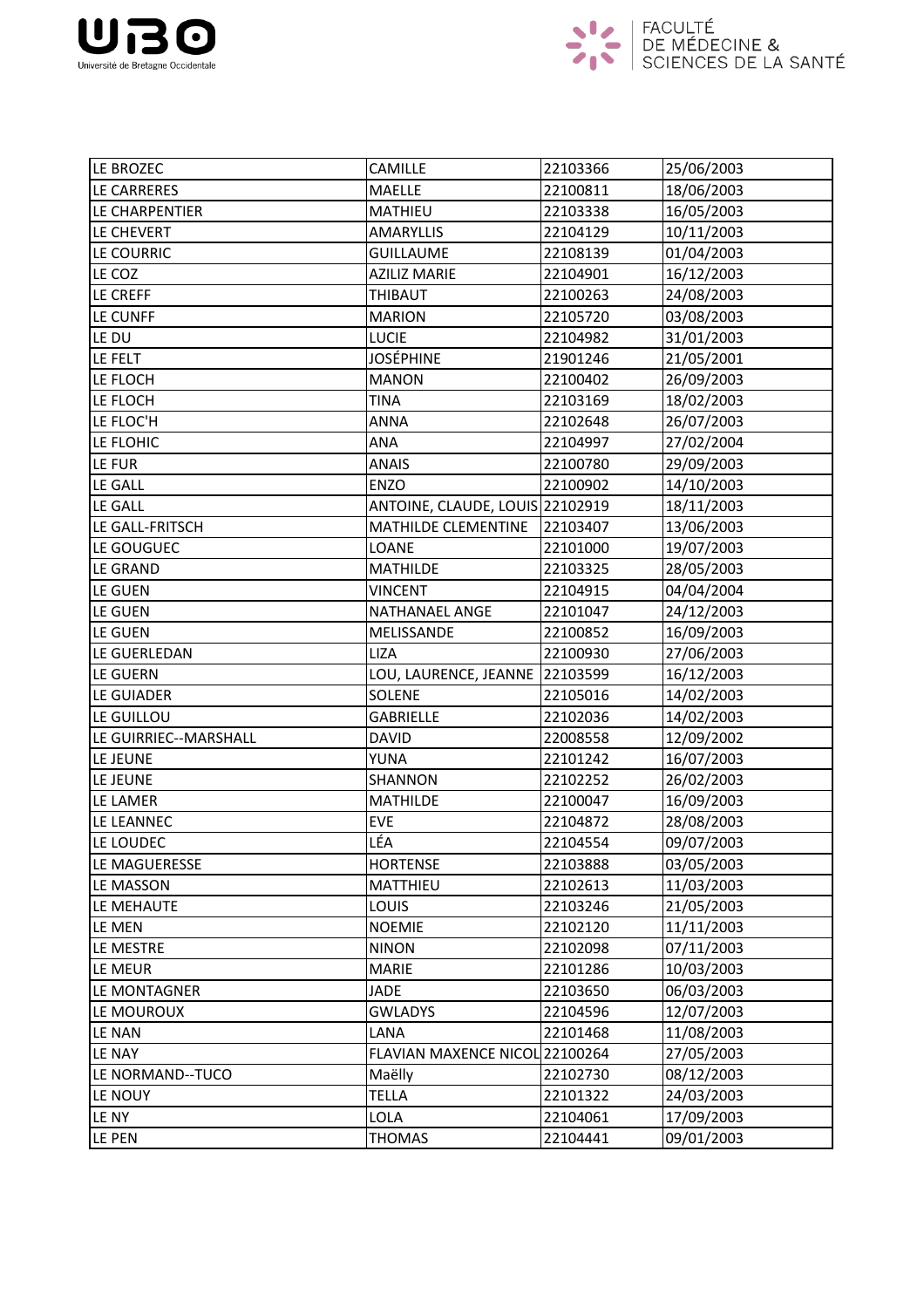



| LE PETIT                 | CHLOÉ                        | 22103961 | 14/01/2003 |
|--------------------------|------------------------------|----------|------------|
| LE POL                   | LEA                          | 22107818 | 30/08/2003 |
| LE ROI                   | <b>EMELINE</b>               | 22105965 | 25/02/2003 |
| LE ROUX                  | <b>ALEXIS</b>                | 22100182 | 17/03/2004 |
| LE ROUX                  | <b>KLERVIE MARIE JOSIANE</b> | 22104469 | 08/05/2003 |
| LE ROY                   | LENA ADRIENNE MARIE          | 22006234 | 07/06/2002 |
| LE ROY                   | CHLOÉ                        | 22101741 | 25/08/2002 |
| LE SAUX                  | <b>BLANDINE</b>              | 22104159 | 09/05/2003 |
| LE TAREAU                | LÉA RAYMONDE YVONNE 22102893 |          | 07/08/2003 |
| <b>LE TIRANT</b>         | <b>MARIE</b>                 | 22102901 | 18/11/2003 |
| LE TOUX                  | <b>AMANDINE</b>              | 22103262 | 13/05/2003 |
| LE TROQUER               | VALENTIN                     | 22101905 | 16/04/2003 |
| LE TYRANT                | KILLIAN                      | 22100969 | 25/02/2003 |
| LE VELLY                 | <b>MALO</b>                  | 22105096 | 13/08/2003 |
| LEBAILLIF                | <b>MATHILDE</b>              | 22102665 | 18/09/2003 |
| <b>LEBRAUD</b>           | <b>MELINE</b>                | 22106706 | 13/01/2002 |
| <b>LEBRETON</b>          | <b>LISE</b>                  | 22101471 | 15/04/2003 |
| <b>LEFOULLI</b>          | <b>VINCENT</b>               | 22100409 | 20/10/2003 |
| <b>LEGER</b>             | <b>ELISA</b>                 | 22105197 | 09/08/2003 |
| <b>LEHERISSE</b>         | <b>LOUISE</b>                | 22100534 | 24/04/2003 |
| <b>LEMAITRE</b>          | <b>TARA</b>                  | 22104583 | 17/01/2003 |
| Lemenuet                 | Mahaut                       | 22104941 | 03/05/2003 |
| <b>LEMONNIER</b>         | <b>ANAIS</b>                 | 22101364 | 11/02/2004 |
| <b>LEON</b>              | <b>ARTHUR</b>                | 22105748 | 17/11/2003 |
| LESPAGNOL                | <b>HUGO</b>                  | 22104918 | 28/02/2003 |
| <b>LESUR</b>             | <b>GUILLAUME</b>             | 22100664 | 06/08/2003 |
| LETAILLANDIER            | <b>ALBAN</b>                 | 22103746 | 16/01/2003 |
| LEYSENNE                 | <b>JULIETTE</b>              | 22100223 | 01/03/2003 |
| LIGER                    | <b>MANON</b>                 | 22107004 | 31/10/2003 |
| <b>LINTANF</b>           | AMBRE                        | 22100103 | 02/12/2003 |
| <b>LOGEAIS</b>           | <b>ROMANE</b>                | 22102999 | 15/12/2003 |
| LOISEAU                  | <b>AXELLE</b>                | 22104084 | 16/01/2003 |
| L'OLERON                 | <b>MAILYS</b>                | 22104892 | 04/06/2003 |
| <b>LORCY</b>             | <b>JEANNE</b>                | 22105004 | 24/03/2003 |
| <b>LORHO</b>             | <b>MELINE</b>                | 22100795 | 17/09/2003 |
| <b>LOSPEC</b>            | KILLIAN                      | 22008261 | 10/02/2004 |
| <b>LOTTI-LE ROHELLEC</b> | Vannina                      | 22100500 | 09/10/2003 |
| <b>LOUBRY</b>            | <b>JADE</b>                  | 22104829 | 14/10/2003 |
| <b>LOUIS</b>             | Juliette                     | 22102046 | 23/04/2003 |
| LOUVOT                   | ANNE MARIE ALIETTE           | 22106817 | 31/10/2003 |
| LOUYER                   | <b>LUCAS</b>                 | 22106208 | 16/06/2003 |
| LOZAC'H                  | <b>JEANNE</b>                | 22101610 | 30/08/2003 |
| <b>LUCAS</b>             | PAUL                         | 22102539 | 28/03/2004 |
| <b>MAALEJ</b>            | SARAH                        | 22108711 | 07/06/2003 |
| <b>MADEC</b>             | <b>EMMANUELLE</b>            | 22102116 | 17/08/2003 |
| MADOU-BIYOUDI            | <b>SERENA</b>                | 22102503 | 09/07/2003 |
| <b>MAHE</b>              | <b>MARION</b>                | 22102704 | 16/07/2003 |
| <b>MAHMOUDI</b>          | ZAKARIA                      | 22110257 | 10/03/2002 |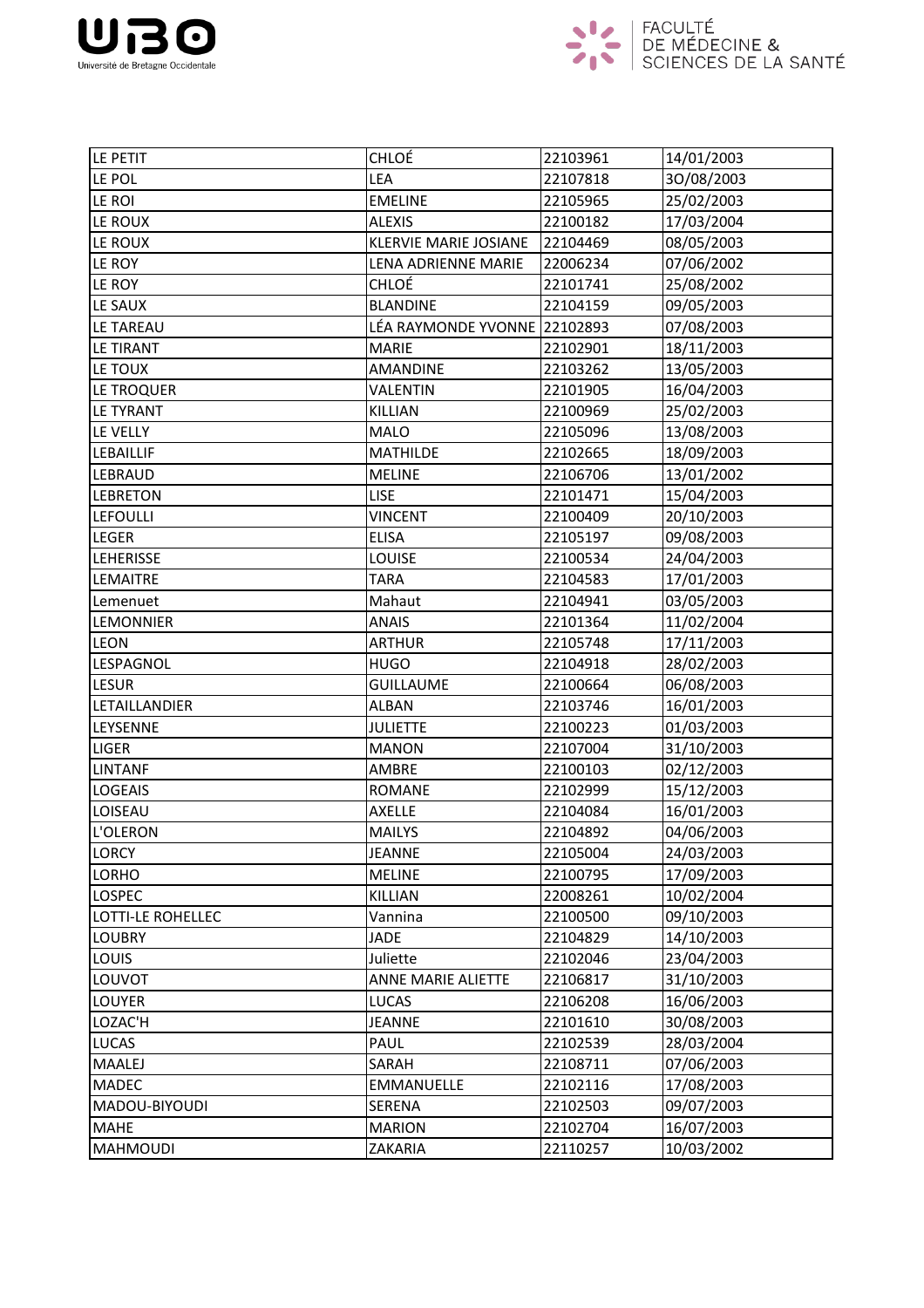



| Malin             | Ennola                          | 22104568 | 12/08/2003 |
|-------------------|---------------------------------|----------|------------|
| MALLEJAC          | <b>FANNY</b>                    | 22102911 | 27/06/2003 |
| <b>MANFAIT</b>    | <b>CLÉMENCE</b>                 | 22102106 | 06/01/2003 |
| <b>MARC'HIC</b>   | <b>JUDITH</b>                   | 22105242 | 30/03/2003 |
| <b>MAREC</b>      | <b>JULES</b>                    | 22106424 | 10/01/2003 |
| <b>MAROT</b>      | <b>LISON JULIETTE</b>           | 22104050 | 12/10/2003 |
| <b>MARTELOT</b>   | <b>JULIEN</b>                   | 22105816 | 06/03/2003 |
| <b>MARTENS</b>    | <b>ILONA</b>                    | 22104789 | 05/10/2003 |
| <b>MASKATI</b>    | YALDA                           | 22100472 | 22/08/2003 |
| <b>MASSENGO</b>   | ZOE                             | 22101606 | 28/05/2003 |
| <b>MASSON</b>     | LILOU                           | 22106252 | 18/12/2003 |
| MATHIEU           | <b>EVA</b>                      | 22108154 | 27/11/2002 |
| MAUCONDUIT        | <b>KIERAN</b>                   | 22101536 | 08/10/2003 |
| MAZOUZ            | <b>SOFIA</b>                    | 22107351 | 05/05/2002 |
| <b>MEHEUST</b>    | MATHILDE JULIE KATIA M/22103093 |          | 22/08/2003 |
| <b>MELOU</b>      | <b>MONA</b>                     | 22101384 | 13/08/2003 |
| <b>MELSCOET</b>   | LOUIS                           | 22104617 | 04/03/2003 |
| <b>MENEUR</b>     | <b>JADE</b>                     | 22103324 | 04/10/2003 |
| <b>MERCIER</b>    | <b>ANAIS</b>                    | 22102030 | 01/09/2004 |
| <b>MERIAN</b>     | LEO                             | 22106297 | 05/06/2003 |
| <b>MERLIN</b>     | <b>GASPARD</b>                  | 22102716 | 08/11/2003 |
| <b>MERRIEN</b>    | <b>NILS</b>                     | 22100619 | 26/03/2003 |
| <b>MESCAM</b>     | Marie                           | 22103993 | 13/04/2003 |
| <b>MESNAGE</b>    | <b>PIERRE</b>                   | 22102626 | 10/03/2003 |
| <b>MILIEN</b>     | <b>NICOLAS</b>                  | 22100238 | 03/08/2003 |
| <b>MINGANT</b>    | MAÏWENN                         | 22104121 | 11/06/2003 |
| MINKO DIBOUNDJE   | Osiris                          | 22106819 | 09/04/2002 |
| <b>MIOSSEC</b>    | <b>ENORA</b>                    | 22103051 | 02/09/2003 |
| <b>MIRI</b>       | YOUSSEF                         | 22109922 | 09/12/2003 |
| <b>MONCEL</b>     | SEBASTIEN                       | 22101180 | 28/12/2003 |
| Monfort           | Elena                           | 22103764 | 08/06/2003 |
| MONOT             | PAULINE                         | 22104055 | 30/08/2003 |
| <b>MORIN</b>      | LAURA                           | 22103218 | 12/11/2003 |
| <b>MOROT</b>      | <b>LUCIE</b>                    | 22100822 | 06/07/2003 |
| <b>MORVAN</b>     | <b>PAULINE</b>                  | 22100069 | 25/06/2003 |
| <b>MORVAN</b>     | CHARLENE                        | 22104454 | 15/11/2003 |
| MUHIMPUNDU        | <b>CLARA</b>                    | 22110622 | 11/05/2001 |
| NAAMAOUY          | HIBA                            | 22108762 | 04/02/2003 |
| <b>NABIL</b>      | <b>BOUCHRA</b>                  | 22109817 | 05/05/2004 |
| <b>NAGHMOUCHI</b> | EYA                             | 22110792 | 10/08/2002 |
| <b>NAHLE</b>      | <b>DINA</b>                     | 22108307 | 30/09/2000 |
| NAJDAOUI          | <b>NISRINE</b>                  | 22111770 | 16/02/2004 |
| <b>NAOUR</b>      | MELAINE ARMAND CHRIS 22101239   |          | 16/09/2003 |
| <b>NAU</b>        | <b>LUCIE</b>                    | 22104749 | 13/08/2003 |
| <b>NEDELEC</b>    | <b>STERENN NOLWENN</b>          | 22101956 | 02/12/2002 |
| <b>NEDELEC</b>    | LEA                             | 22101623 | 26/04/2003 |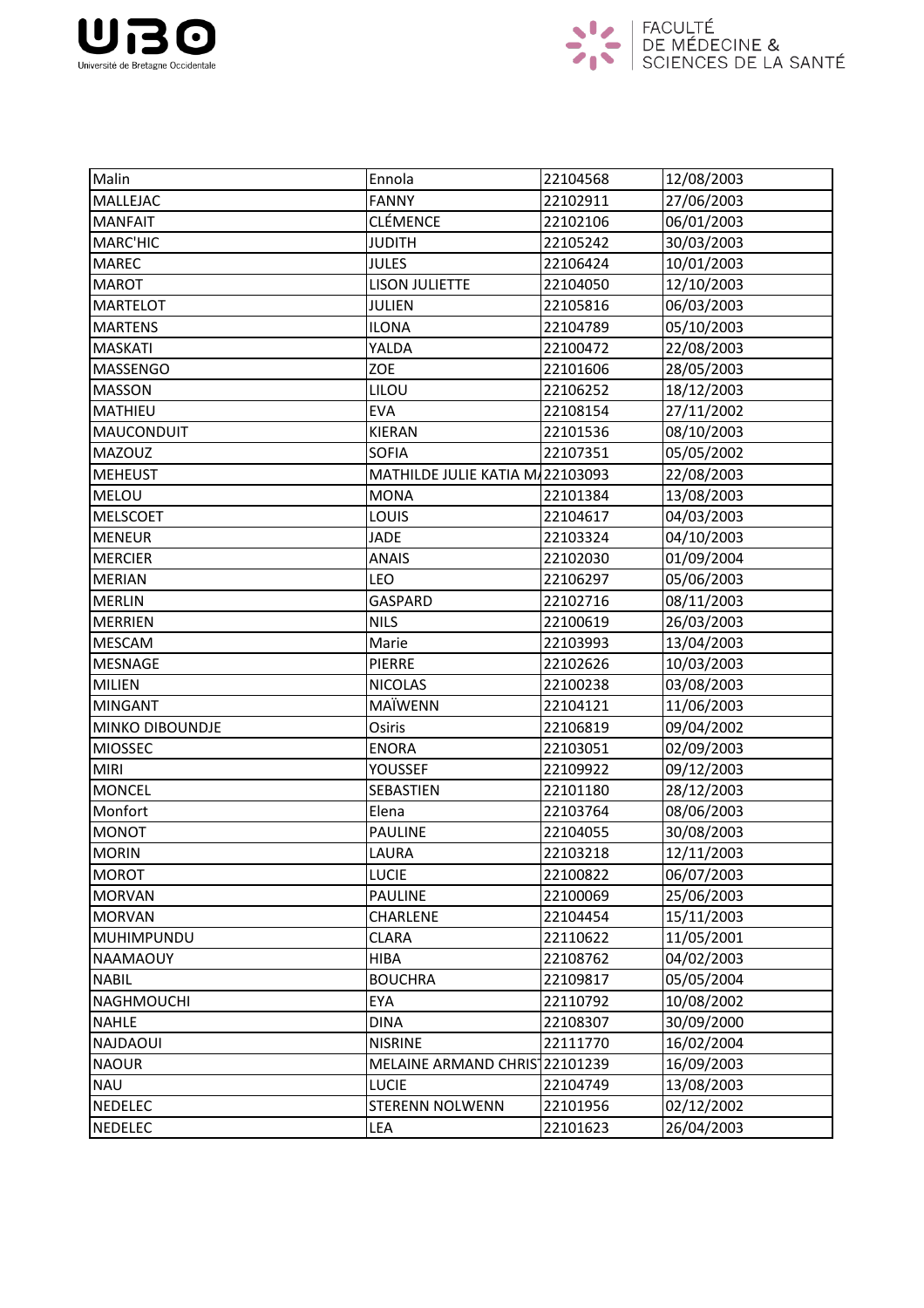



| NEJJARI              | <b>ISMAËL</b>                  | 22104406 | 18/10/2003 |
|----------------------|--------------------------------|----------|------------|
| <b>NEZET</b>         | LEA                            | 22101266 | 22/05/2003 |
| <b>NGABIRANO</b>     | <b>KENNY KENTIA</b>            | 22110197 | 21/02/2003 |
| <b>NGENDO</b>        | <b>PENINAH</b>                 | 22109340 | 21/09/2002 |
| N'GUEMANSO MVE       | Paul-Marley                    | 22108455 | 14/06/2003 |
| <b>NGUYEN</b>        | <b>JADE</b>                    | 22003515 | 06/02/2002 |
| <b>NOEL</b>          | <b>MAELYS</b>                  | 22100957 | 30/04/2003 |
| <b>NOWAK</b>         | MAËLLE                         | 22103258 | 19/11/2003 |
| <b>NTERERE</b>       | <b>MAXIME</b>                  | 22104440 | 30/04/2004 |
| <b>NTORE</b>         | <b>GUY STEPHANE</b>            | 22112003 | 07/05/2002 |
| <b>OBLET</b>         | <b>ELINE</b>                   | 22102779 | 06/02/2003 |
| OK                   | <b>KAZIM</b>                   | 22101569 | 19/12/2003 |
| <b>OMNES</b>         | Maurane                        | 22100251 | 25/08/2002 |
| <b>OUARI</b>         | ANISSA                         | 22112063 | 31/10/2000 |
| <b>OYAUX</b>         | LOUIS                          | 22106892 | 20/08/2003 |
| PALLUAU              | <b>CORENTIN</b>                | 22101665 | 28/07/2003 |
| PASSARD              | MELISANDE                      | 22101336 | 09/05/2003 |
| <b>PAUDOIS</b>       | <b>EVAN</b>                    | 22106215 | 31/10/2003 |
| PAUL                 | LOAN                           | 22107529 | 31/01/2003 |
| <b>PELLEN</b>        | <b>HÉLOÏSE</b>                 | 22104429 | 09/11/2003 |
| PENNAMEN             | <b>STELLA</b>                  | 22100412 | 11/09/2003 |
| <b>PENNEC</b>        | <b>ENORA</b>                   | 22100782 | 30/12/2003 |
| <b>PENSEC</b>        | ALEXANDRE                      | 22102929 | 14/08/2003 |
| <b>PEPINO</b>        | <b>ANNE-CLAIRE</b>             | 22004747 | 19/06/2002 |
| <b>PERIER</b>        | SANDY                          | 22100916 | 07/02/2003 |
| <b>PERNET</b>        | <b>CLARA</b>                   | 22101797 | 12/10/2003 |
| <b>PERROT</b>        | <b>CLOTHILDE</b>               | 22100189 | 25/02/2003 |
| <b>PERROT</b>        | ROSALIE, VIOLETTE              | 22108719 | 23/11/2002 |
| <b>PERROTTE</b>      | <b>MATHILDE</b>                | 22100624 | 01/04/2003 |
| PHAM                 | <b>JOANIE</b>                  | 22108414 | 04/06/2002 |
| PHILIPPE-ROUSSEAUX   | <b>JULIETTE</b>                | 22106740 | 01/03/2003 |
| PICHARD              | <b>ANTOINE</b>                 | 22103565 | 23/08/2003 |
| PITANCE--LE BERQUIER | <b>ASTRID</b>                  | 22106542 | 05/03/2004 |
| <b>PLANTEC</b>       | <b>LUCIE</b>                   | 22102894 | 27/07/2003 |
| <b>PLANTEC</b>       | <b>ROBIN</b>                   | 22100179 | 03/09/2003 |
| <b>POCHART</b>       | <b>JASMINE</b>                 | 22102825 | 20/05/2003 |
| POT                  | GWENDOLINE, THERESE, N22102561 |          | 24/07/2003 |
| <b>POULIQUEN</b>     | <b>CAMILLE</b>                 | 22100436 | 11/02/2003 |
| <b>POULIQUEN</b>     | <b>ARTHUS</b>                  | 22103789 | 23/02/2004 |
| <b>POUPON</b>        | <b>ENORA</b>                   | 22103836 | 08/02/2003 |
| <b>PRECISO</b>       | <b>JULIE</b>                   | 22101676 | 14/07/2004 |
| PRIGENT              | Aela                           | 22103654 | 30/03/2003 |
| <b>PUJOL</b>         | ANA                            | 22100466 | 27/07/2003 |
| <b>QUARTIER</b>      | <b>MARGOT</b>                  | 22106774 | 27/06/2003 |
| <b>QUEMENER</b>      | <b>NORA</b>                    | 22103068 | 05/12/2003 |
| <b>QUEMERAS</b>      | <b>ROSE</b>                    | 22000670 | 16/06/2003 |
| QUEROU               | <b>NICOLAS</b>                 | 22100233 | 14/01/2003 |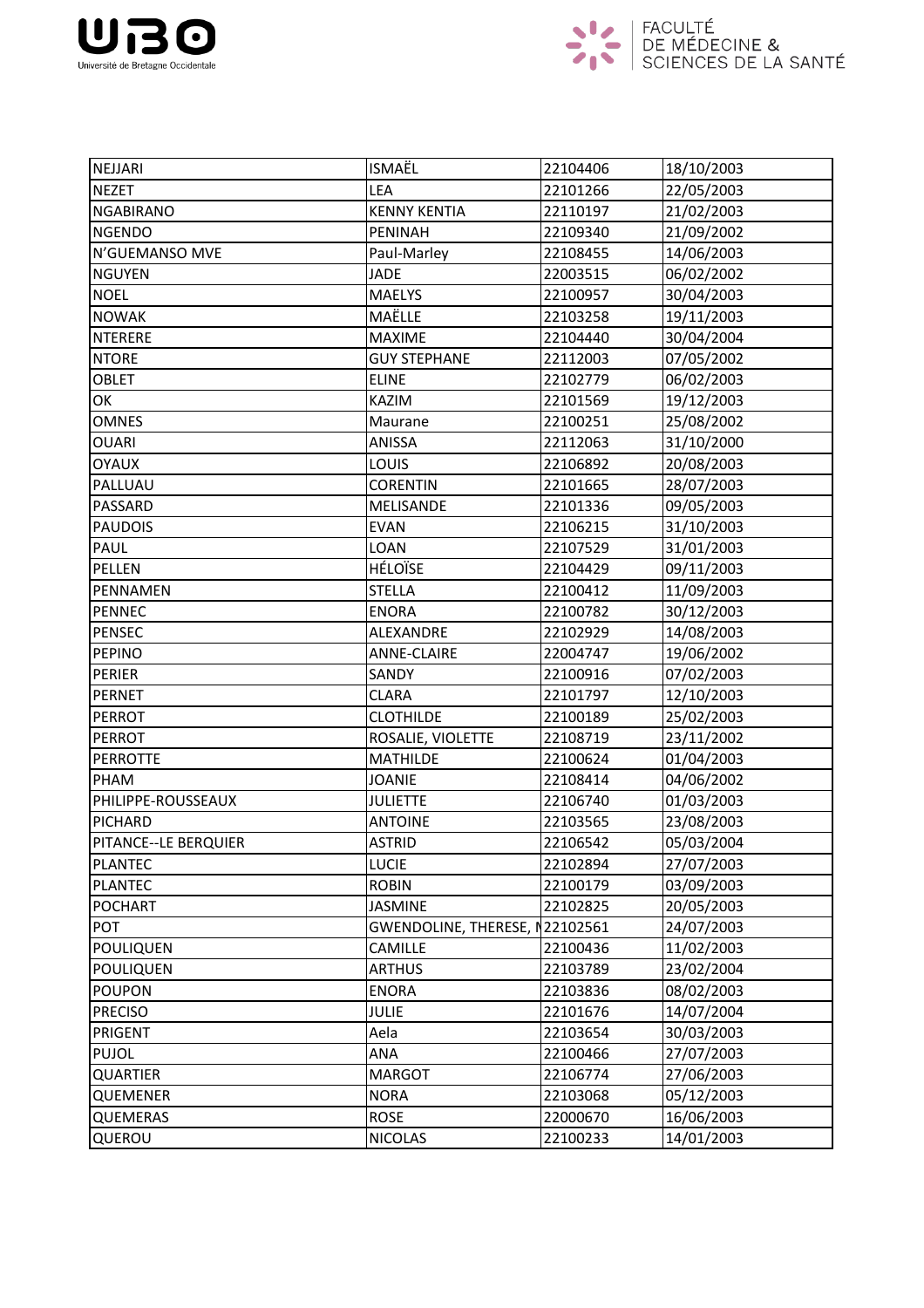



| QUERREC          | <b>CYRIELLE PASCALE</b>        | 22101128 | 12/05/2003 |
|------------------|--------------------------------|----------|------------|
| Quilgars         | Victor                         | 22104073 | 17/05/2003 |
| QUINQUIS         | LOU-ELINE                      | 22101958 | 22/06/2003 |
| QUIVIGER         | <b>MAIWENN</b>                 | 22102013 | 30/04/2003 |
| <b>RACLOT</b>    | <b>CHARLOTTE</b>               | 22102200 | 23/05/2003 |
| <b>RAMPAL</b>    | MAIWENN MICHELE JOEL 22100806  |          | 05/02/2003 |
| RANNOU           | <b>OLIVIA</b>                  | 22100729 | 24/06/2003 |
| <b>RAULT</b>     | PAULINE ALEXANDRA ELO 22104717 |          | 08/06/2003 |
| <b>RE</b>        | CHARLINE                       | 22105498 | 15/01/2003 |
| <b>REMOND</b>    | <b>TIFEN</b>                   | 22106945 | 30/03/2003 |
| <b>REUNGOAT</b>  | <b>MATTHIS</b>                 | 22102723 | 14/05/2003 |
| <b>REYNAUD</b>   | <b>MANON</b>                   | 22106897 | 02/10/2003 |
| <b>RICA</b>      | <b>MAELIE</b>                  | 22101822 | 27/02/2003 |
| RICHARD          | <b>NOA</b>                     | 22103805 | 18/04/2004 |
| <b>RIO</b>       | <b>CORENTIN</b>                | 22100584 | 13/04/2003 |
| RIOU             | LARA                           | 22102694 | 14/01/2004 |
| <b>RIOUALEN</b>  | <b>MAIWENN</b>                 | 22100980 | 21/06/2003 |
| <b>ROBINET</b>   | <b>ALEXIA</b>                  | 22108178 | 16/12/2003 |
| <b>ROCABOY</b>   | <b>ANTON</b>                   | 22106307 | 02/05/2003 |
| <b>ROGOVIN</b>   | <b>POL</b>                     | 22107054 | 22/05/2003 |
| <b>ROPITAUX</b>  | <b>ELEA</b>                    | 22103916 | 08/07/2003 |
| <b>ROSNARHO</b>  | <b>NOLWENN</b>                 | 22103190 | 06/05/2003 |
| <b>ROT</b>       | <b>MATHILDE</b>                | 22101313 | 17/04/2003 |
| ROTH--QUENTRIC   | <b>JOSEPHINE</b>               | 22100874 | 09/07/2004 |
| <b>ROUART</b>    | <b>ADRIEN</b>                  | 22101861 | 05/11/2003 |
| <b>ROUAULT</b>   | <b>ULYSSE</b>                  | 22107507 | 18/02/2002 |
| <b>ROUDAUT</b>   | <b>HOEL</b>                    | 22101721 | 21/02/2003 |
| <b>ROUILLARD</b> | <b>NICOLAS</b>                 | 22106830 | 03/04/2003 |
| <b>ROUSSEL</b>   | <b>MARGOT</b>                  | 22104811 | 29/02/2004 |
| ROUZIC           | <b>JULIETTE</b>                | 22101158 | 13/06/2003 |
| <b>ROYER</b>     | <b>BLANCHE</b>                 | 22104818 | 04/07/2003 |
| RUNG - - ABRAN   | <b>MEALLAN</b>                 | 22101359 | 21/01/2003 |
| SAAB             | <b>DANIA</b>                   | 22110427 | 13/10/2003 |
| SAI              | <b>AMIR</b>                    | 22011149 | 30/09/1997 |
| SAID             | <b>IBTISSAME</b>               | 22100578 | 15/06/2003 |
| <b>SAIDI</b>     | <b>MALEK</b>                   | 22109327 | 26/052002  |
| <b>SALAUN</b>    | <b>ADELAIDE</b>                | 22105152 | 02/01/2004 |
| SALAVA           | ROSANNA KEISSY                 | 22101532 | 01/05/2003 |
| SALIOU           | <b>ELEA</b>                    | 22105052 | 25/12/2003 |
| SALMON           | ZOE                            | 22106898 | 14/07/2003 |
| <b>SALOU</b>     | <b>LUCIE</b>                   | 22106763 | 10/05/2003 |
| SANSEAU          | <b>APOLINE</b>                 | 22105837 | 17/07/2003 |
| SARGSYAN         | <b>MERI</b>                    | 22111771 | 06/08/2002 |
| SARRAZIN         | <b>MANON</b>                   | 22103619 | 14/11/2003 |
| <b>SAUVADET</b>  | <b>LILOUP</b>                  | 22104423 | 07/01/2003 |
| SAUVAGE          | <b>LAURA MARIE</b>             | 22104530 | 13/09/2003 |
| <b>SCOLAN</b>    | <b>IGOR</b>                    | 22100733 | 12/09/2003 |